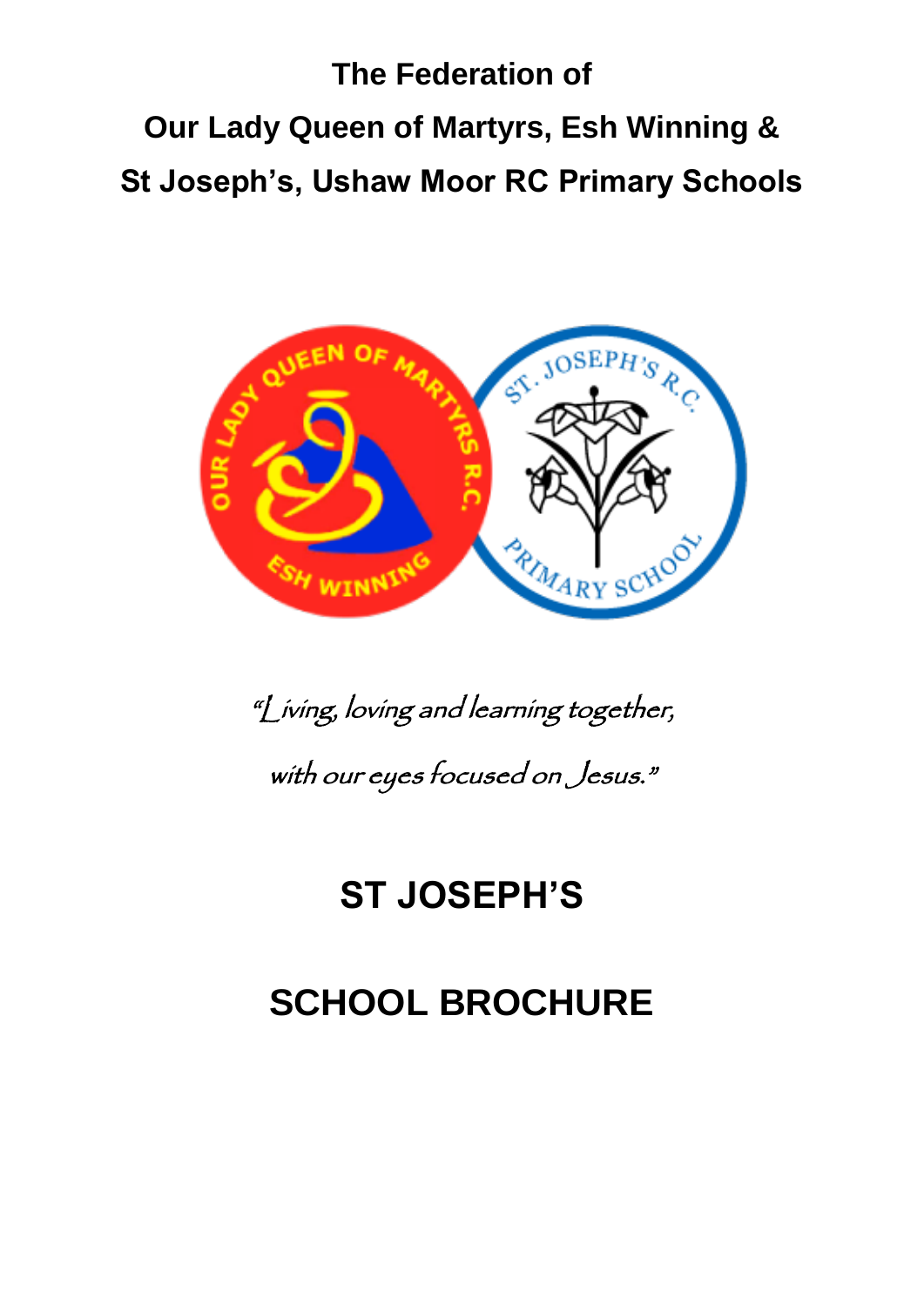St Joseph's RC Primary School Durham Road Ushaw Moor Durham DH7 7LF

Telephone: 0191-3730355

E-mail: [ushawmoorstjoseph@durhamlearning.net](mailto:ushawmoorstjoseph@durhamlearning.net)

Website: www.olqmstj.durham.sch.uk

Head Teacher: Mrs Louise Keenan

Chair of Governors: Mrs Christine Purcell

Our school is proud to be Federated with

Our Lady Queen of Martyrs RC Primary School Durham Road Esh Winning Durham DH7 9PA

Telephone: 0191-3734343

Website: www.olqmstj.durham.sch.uk/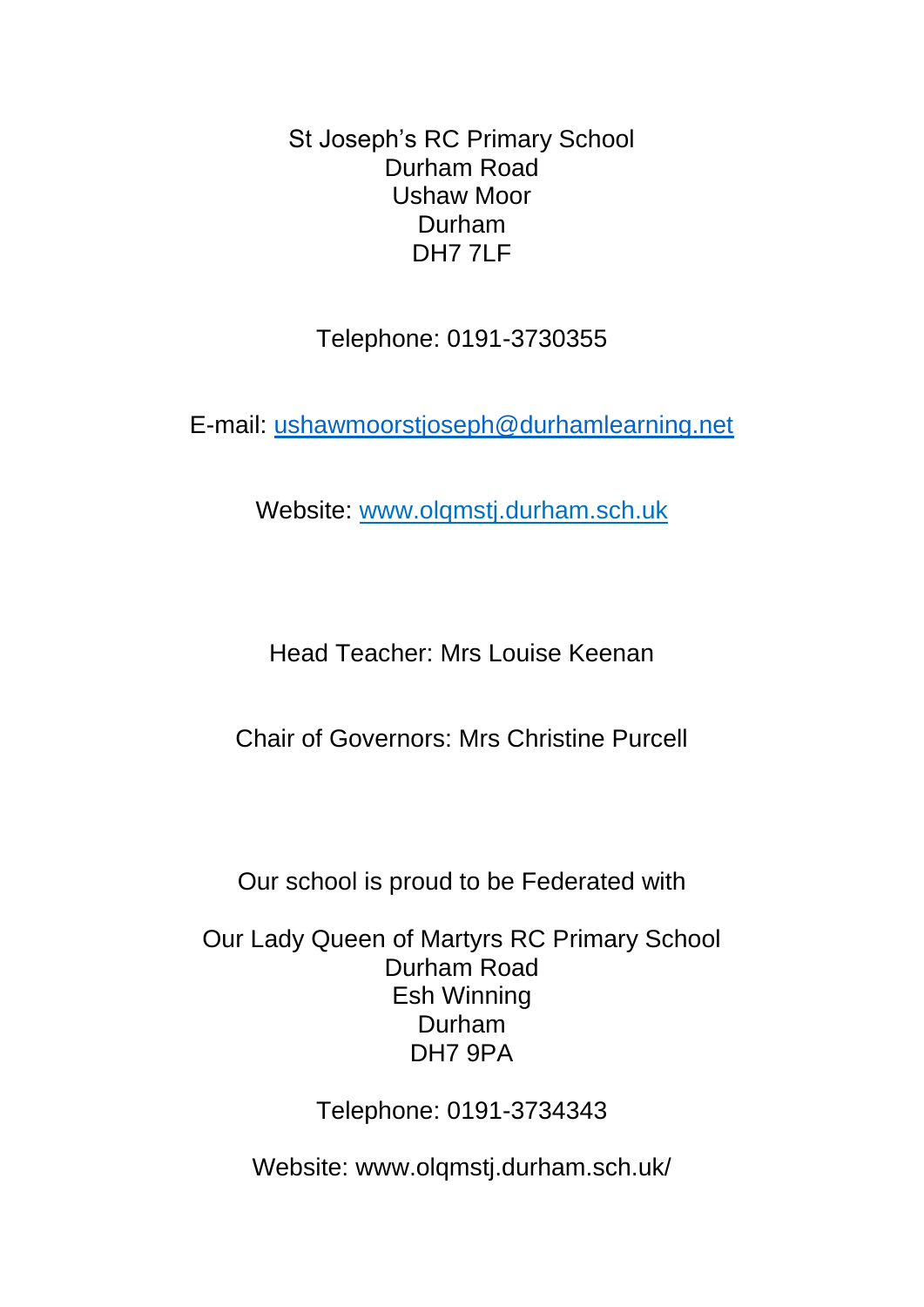## **OUR MISSION STATEMENT**

**Our aim is that each child who leaves our school will be a confident, competent and caring member of the community, with a desire to continue learning, rooted in a firm belief in the love of God.**

'Living, loving and learning together,

with our eyes focused on Jesus.'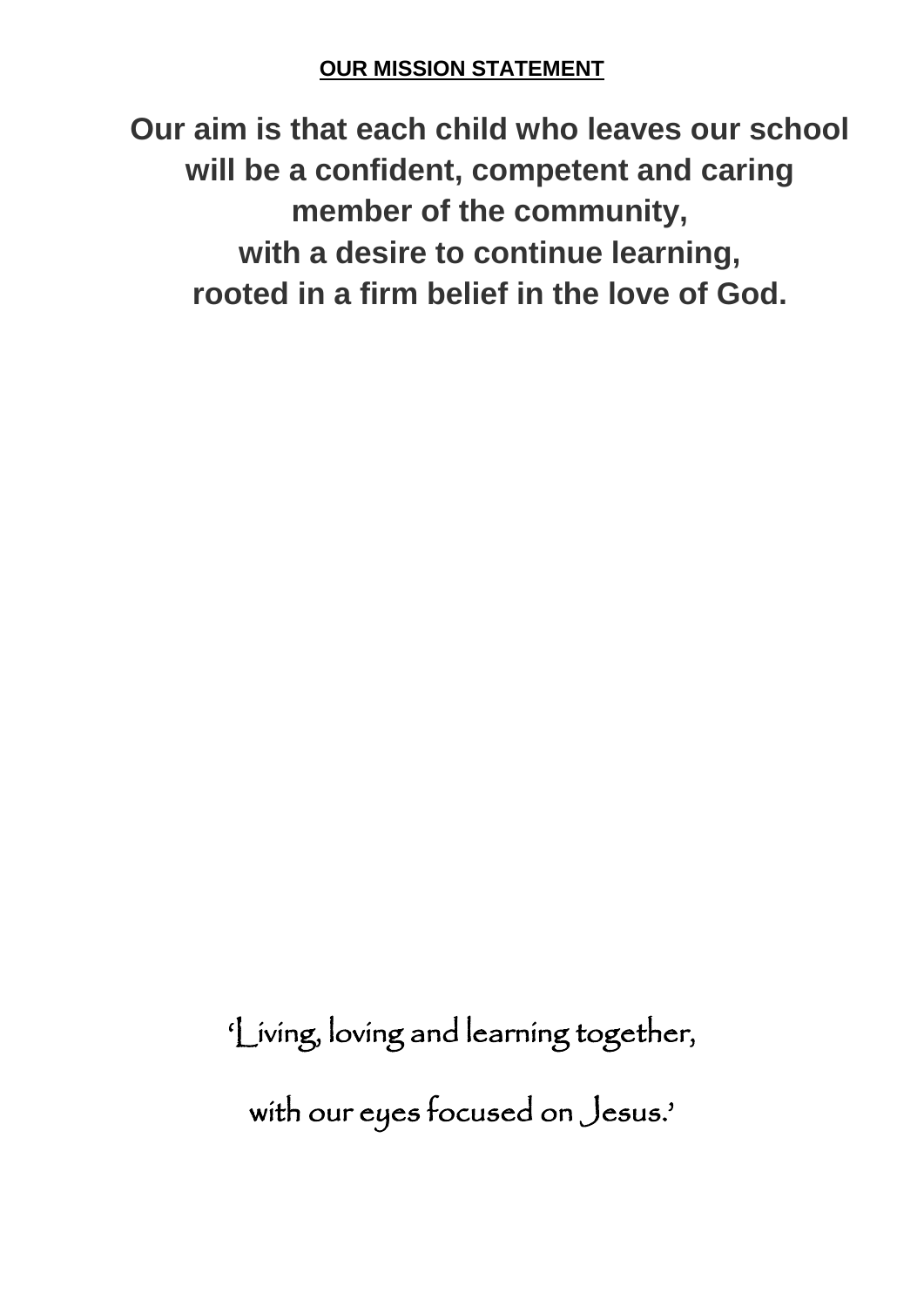Dear Parents and Care Givers,

Welcome to St Joseph's RC Primary School. Undoubtedly, some of you are new to the school, perhaps even new to the area, whilst others are familiar with the school and its aims. I would, therefore, like to extend a welcome to you all, old friends and new. I trust that you and your child will enjoy a long and happy association with us.

The education of your child is as important to us as it is to you. Co-operation between home and school is vital if we are to try and maximise the potential of every child in our care. At the start of term, some children take a short while to acclimatise to the new environment and routines which are required of them. New entrants to the school sometimes take a little while to adjust to the routine of school. If at any time you have any query or worry, please feel free to contact the school for help or advice.

I trust you will find the information in this booklet useful and that you will feel able to give your valuable support to the school. I look forward to meeting you on many occasions in the coming years.

Yours sincerely

*Mrs Louise Keenan*

Head Teacher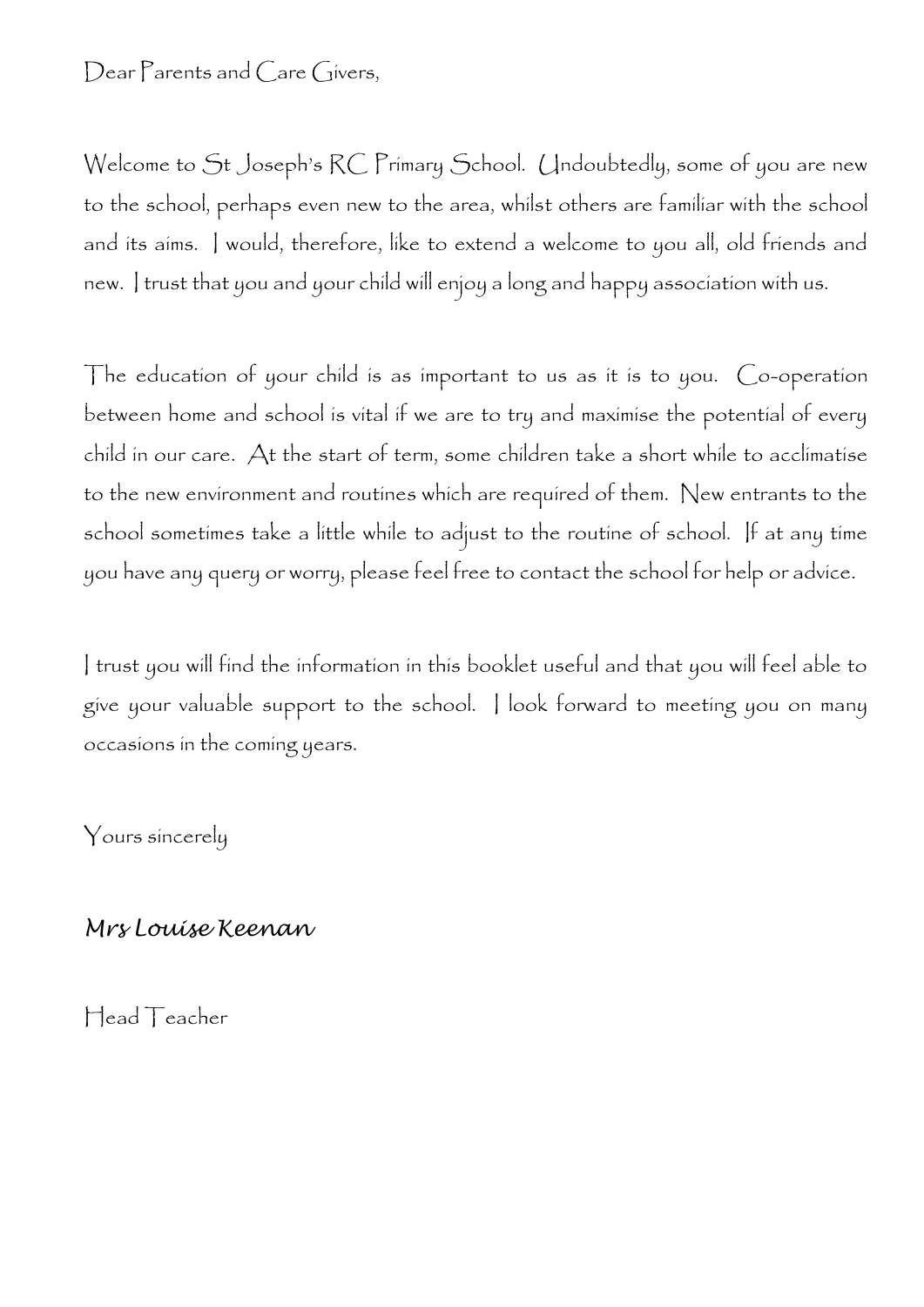#### CHILDREN LEARN WHAT THEY LIVE

If a child lives with criticism, They learn to condemn.

If a child lives with hostility, They learn to fight.

If a child lives with ridicule, They learn to be shy.

If a child lives with shame, They learn to be guilty.

If a child lives with tolerance, They learn to be patient.

If a child lives with encouragement, They learn confidence.

> If a child lives with praise, They learn to appreciate.

If a child lives with fairness, They learn justice.

If a child lives with security, They learn to have faith.

If a child lives with approval, They learn to like themselves.

If a child lives with acceptance and friendship, They learn to find love in the world.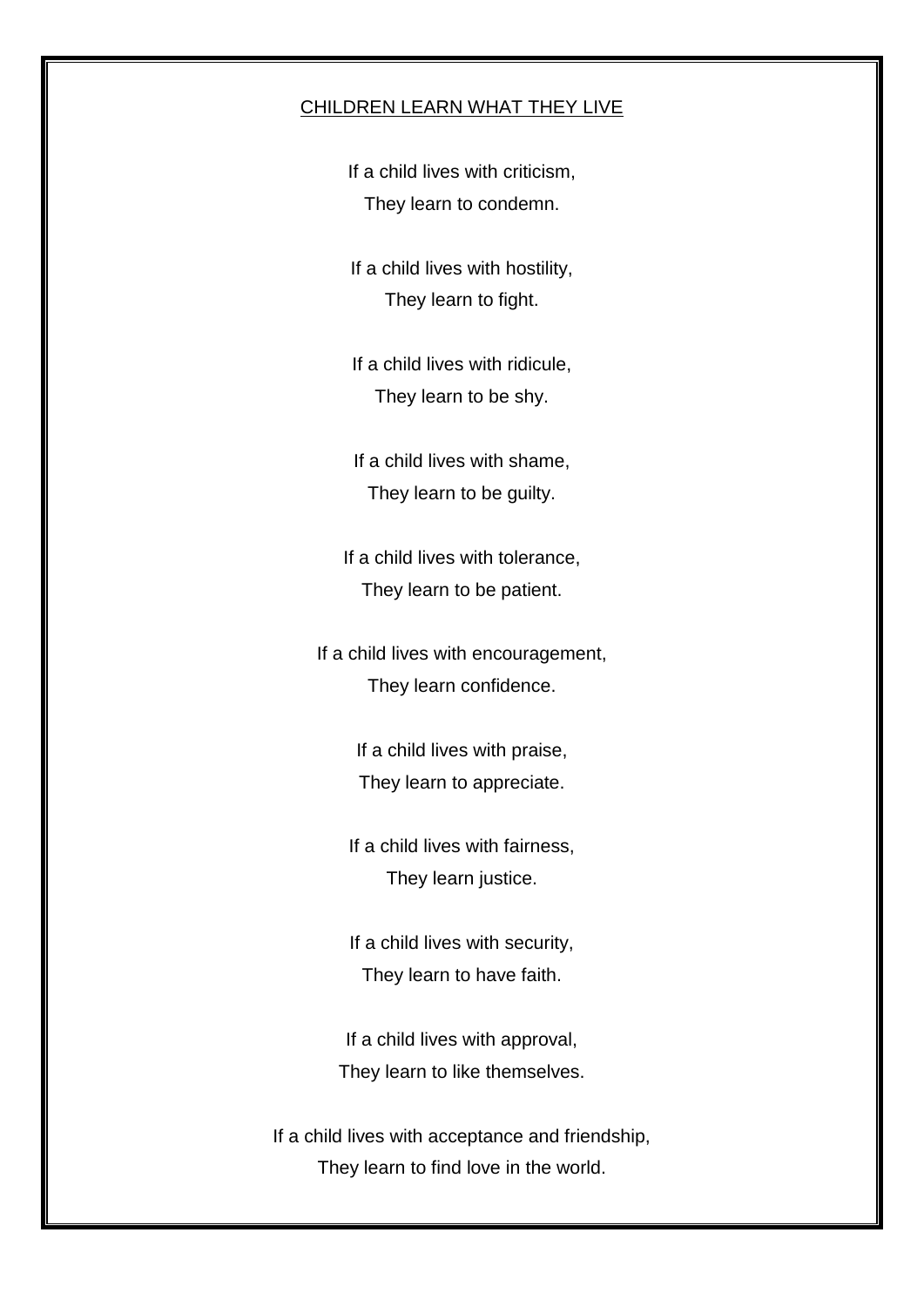## **SCHOOL HOLIDAYS 2019/20**



|                              | <b>CLOSING DATE</b>               | <b>DATE RE-OPEN FOR</b><br><b>TEACHING PURPOSES</b> |
|------------------------------|-----------------------------------|-----------------------------------------------------|
| Summer 2019                  | Friday 20 July<br>2019            | <b>Wednesday 4 September</b><br>2019                |
| <b>Autumn Half Term 2019</b> | <b>Friday 25 October</b><br>2019  | Monday 4 November<br>2019                           |
| Christmas 2019               | Friday 20 December<br>2019        | Tuesday 7 January<br>2020                           |
| Spring Half-Term 2020        | <b>Friday 14 February</b><br>2020 | Monday 24 February<br>2020                          |
| Easter 2020                  | Friday 3 April<br>2020            | Monday 20 April<br>2020                             |
| May Day 2020                 | Friday 1 May<br>2020              | Tuesday 5 May<br>2020                               |
| Summer Half-Term 2020        | Friday 22 May<br>2020             | Tuesday 2 June<br>2020                              |
| Summer 2020                  | Friday 17 July<br>2020            | To be determined                                    |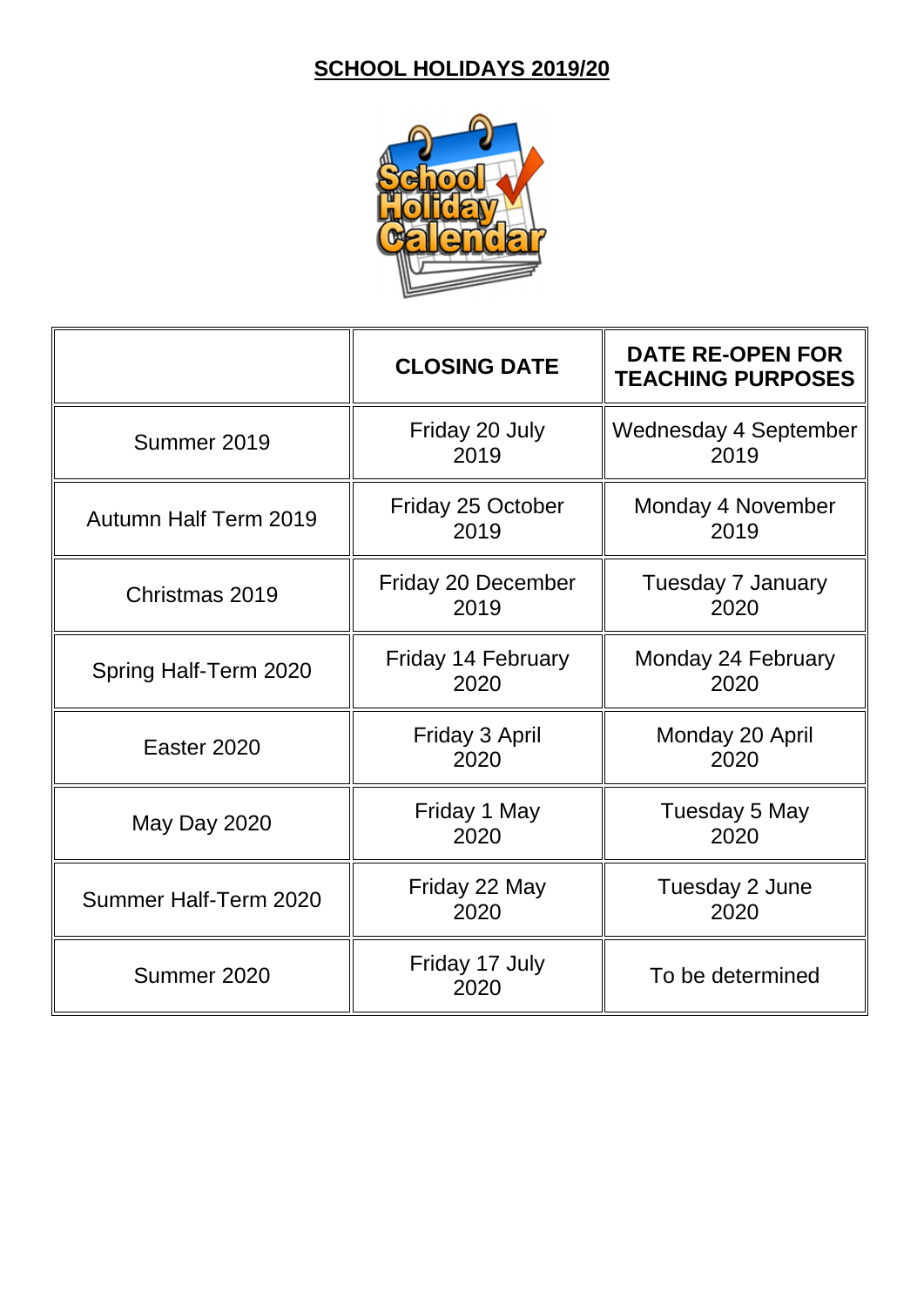#### **School Day**

Children are supervised on the playground from 8.45 am. Please ensure you supervise your child until this time.

**KS1 KS2** 8.55am – 12:05pm 8.55am – 12.20pm 1:15pm – 3.30pm 1:15pm – 3.30pm

## **School Uniform**

*Below is an outline, please see our full policy.*

**School operates a No Jewellery Policy for safety reasons.**

Trousers / Skirts / Pinafores / Shorts / Collates – **Grey**

Jumper / Cardigan – **Bright Blue, preferably with the school badge**

Polo Shirt / Shorts / Blouses – **Yellow (Gold)**

Socks / Tights – **White, Grey or Navy** *Black may be worn under trousers*

School Shoes – **Black (No trainers)**

**Children will be provided with a school bag, water bottle and cap as part of their uniform. No other bags should be brought to school.** (Except for swimming or packed lunch bag –

no large rucksacks, please. We do not have the space.)

Hair Bobbles / Bands – Minimal in blue, yellow or black

Summer dresses – Blue & White Check or Yellow & White Check

**PE Clothing**

**White round neck t-shirt Navy shorts**. **Trainers/Plimsoles** or soft shoes. Navy joggers are good for cold weather Long hair must be tied back.

**All items of school uniform should be clearly labeled with your child's name to save** 

**confusion and loss of property.**

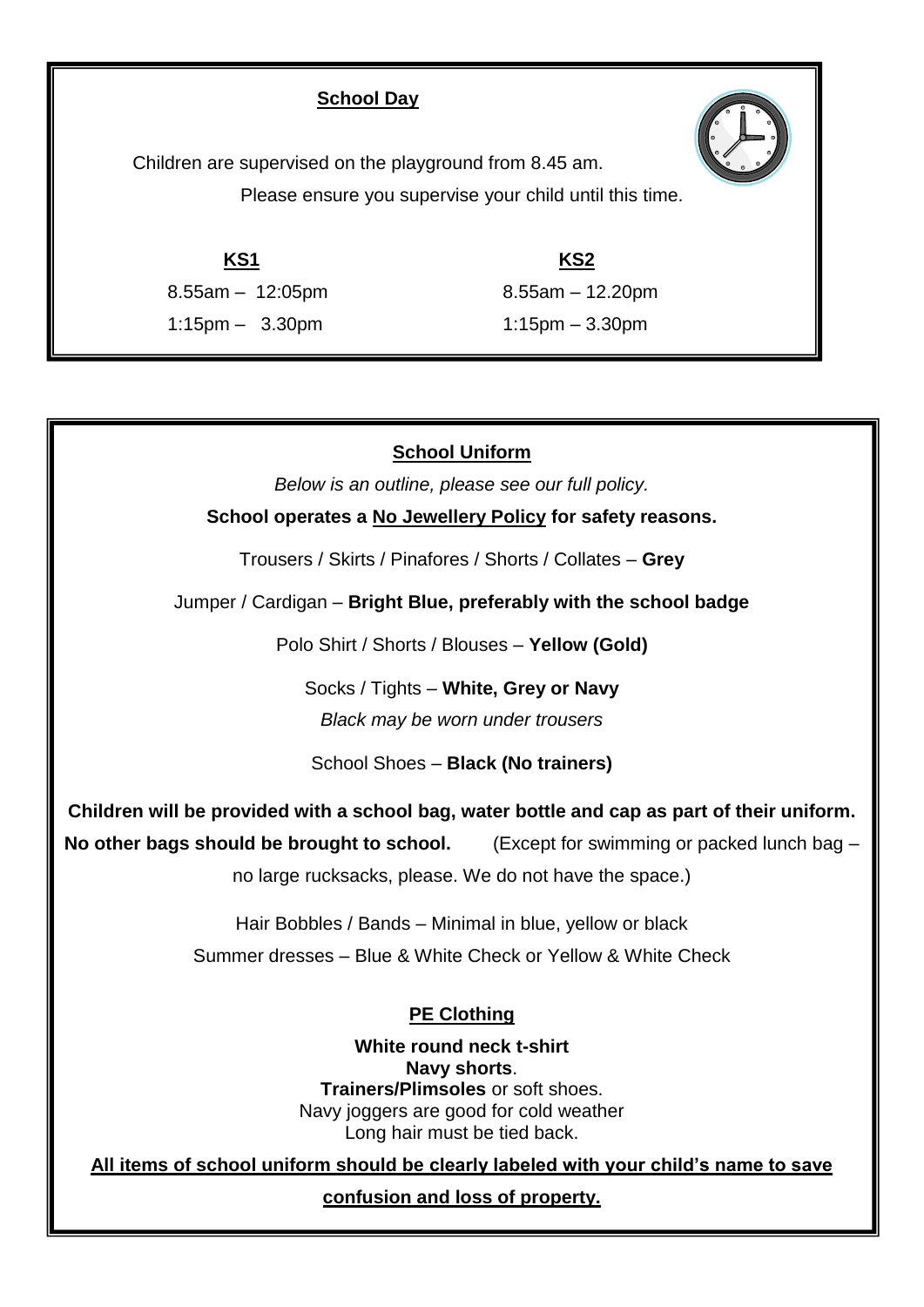#### **School Meals**



Dinners at St Joseph's are provided by Taylor Shaw and are well balanced and nutritious. The children will be given a menu to take home and you choose a main meal. The price of a meal for children in KS2 is £2.05 per day, £10.25 per week. Please make payment through School Gateway every Monday.

#### **All children in KS1 are entitled to free school meals**.

St Joseph's has achieved the Healthy School Award and we work very hard to promote a healthy lifestyle. Packed lunches that include foods that are high in sugar and salt are actively discouraged. Children are not permitted to bring sweets, chocolate bars or fizzy drinks.



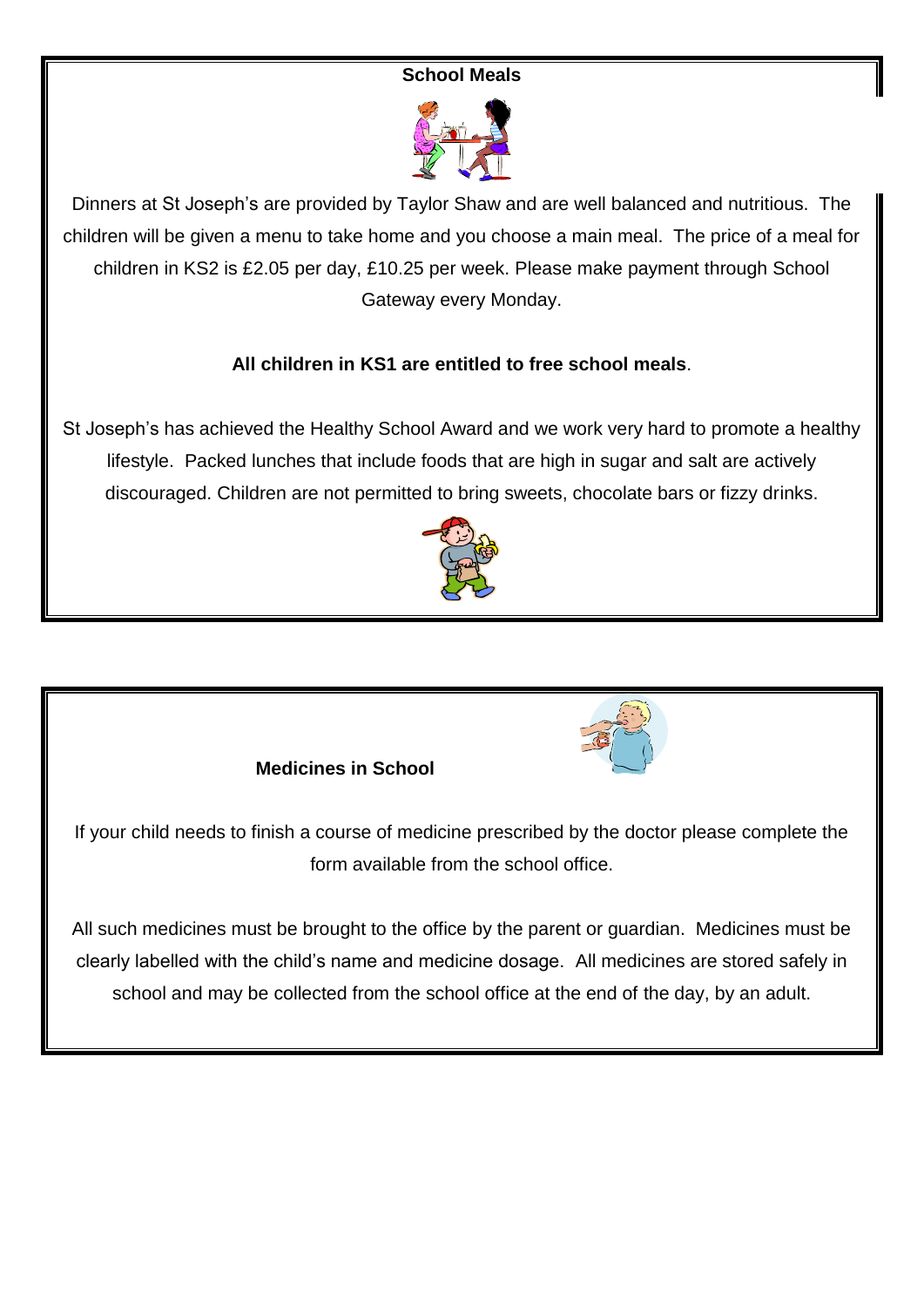## **Water Bottles**



Fresh water is available for all children. All children will be given a water bottle. This can be filled at home each morning and brought to school and the children will bring it home for washing.

## **School's Charging and Admission Policy**

In order to offer a broad and balanced curriculum to all pupils, occasions arise where educational visits and activities are both necessary and desirable. These are activities which take place within the school day. The funding required for these activities can be raised from either of the following sources:

- a) Voluntary contributions from the parents of the pupils participating in the visit/activity.
	- b) The general school fund maintained by fund-raising activities.

Generally the school uses a combination from both sources. The school accepts that when voluntary contributions are requested there is no obligation to contribute. Some visits or activities may become financially unviable and will not take place if there is a lack of voluntary support.

## **Valuables in School**

Children often like to bring things into school to share with their friends and teacher. We discourage children from bringing such things into school, especially when they are of sentimental or monetary value as the may be damaged or lost.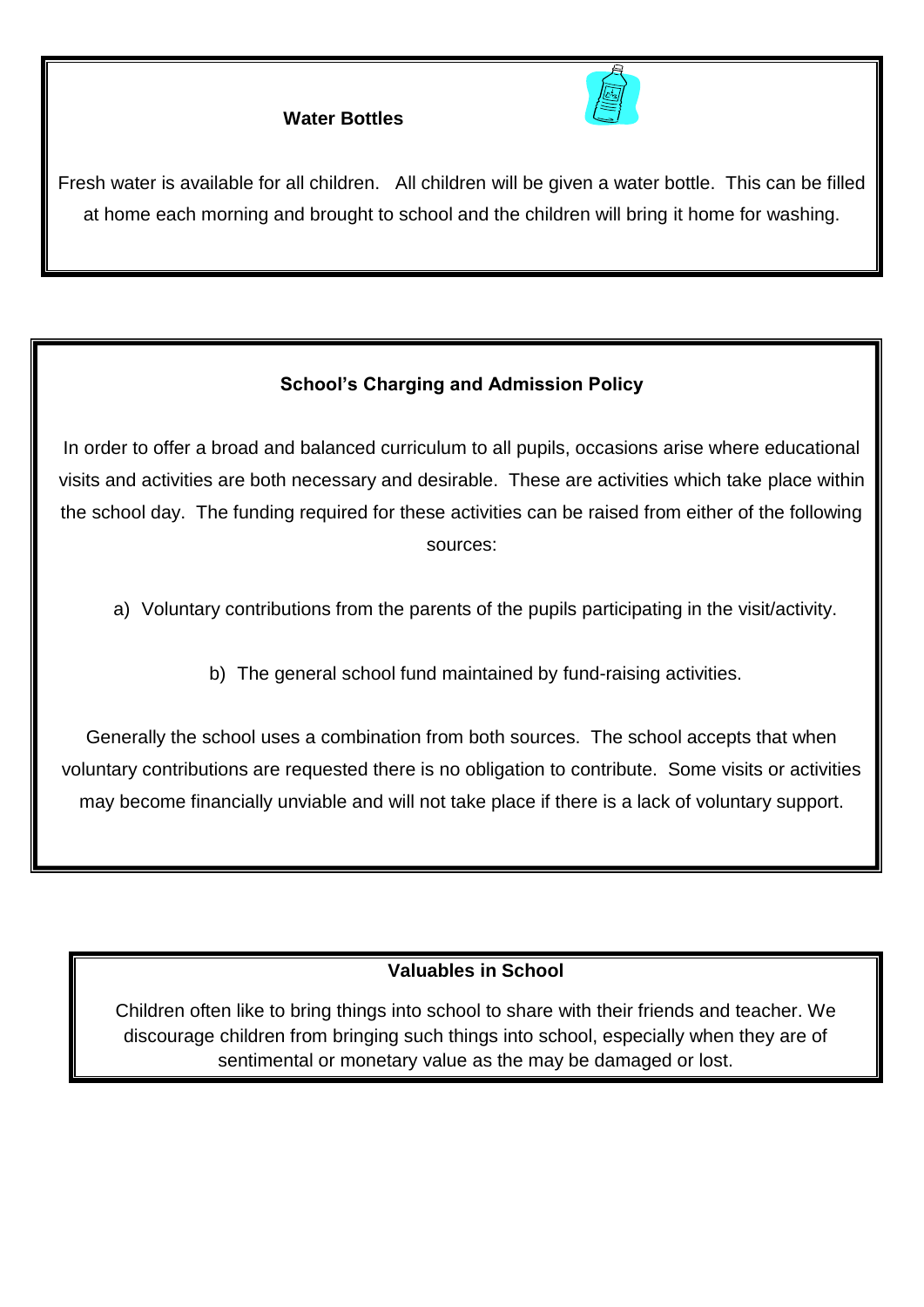## **Absence from School**

The law is now very clear about absence from school – **All absences must be covered by a letter of explanation which will be inserted in the back of the register.** *If there is no note the absence counts as unauthorised and has to be officially recorded.* We are very grateful for your cooperation in this matter. If your child has a medical or dental appointment, please bring the appointment card or letter and a medical mark will be given.

Holidays taken during school term time will **not** be authorised by the Head Teacher. If there are special circumstances, the Head Teacher may authorise a leave of absence and a form is available from the school office. If the form is not submitted, the absence is unauthorised and has to be officially recorded as such.



#### **Admissions**

We seek to establish a good relationship with parents and children before their admission to school. New children will have visits to their classroom.

St Joseph's is a Catholic Primary School which serves the parish of St Joseph's, Ushaw Moor. The Governors, who are the admitting authority, aim to provide a Catholic education for every Catholic pupil in the school.

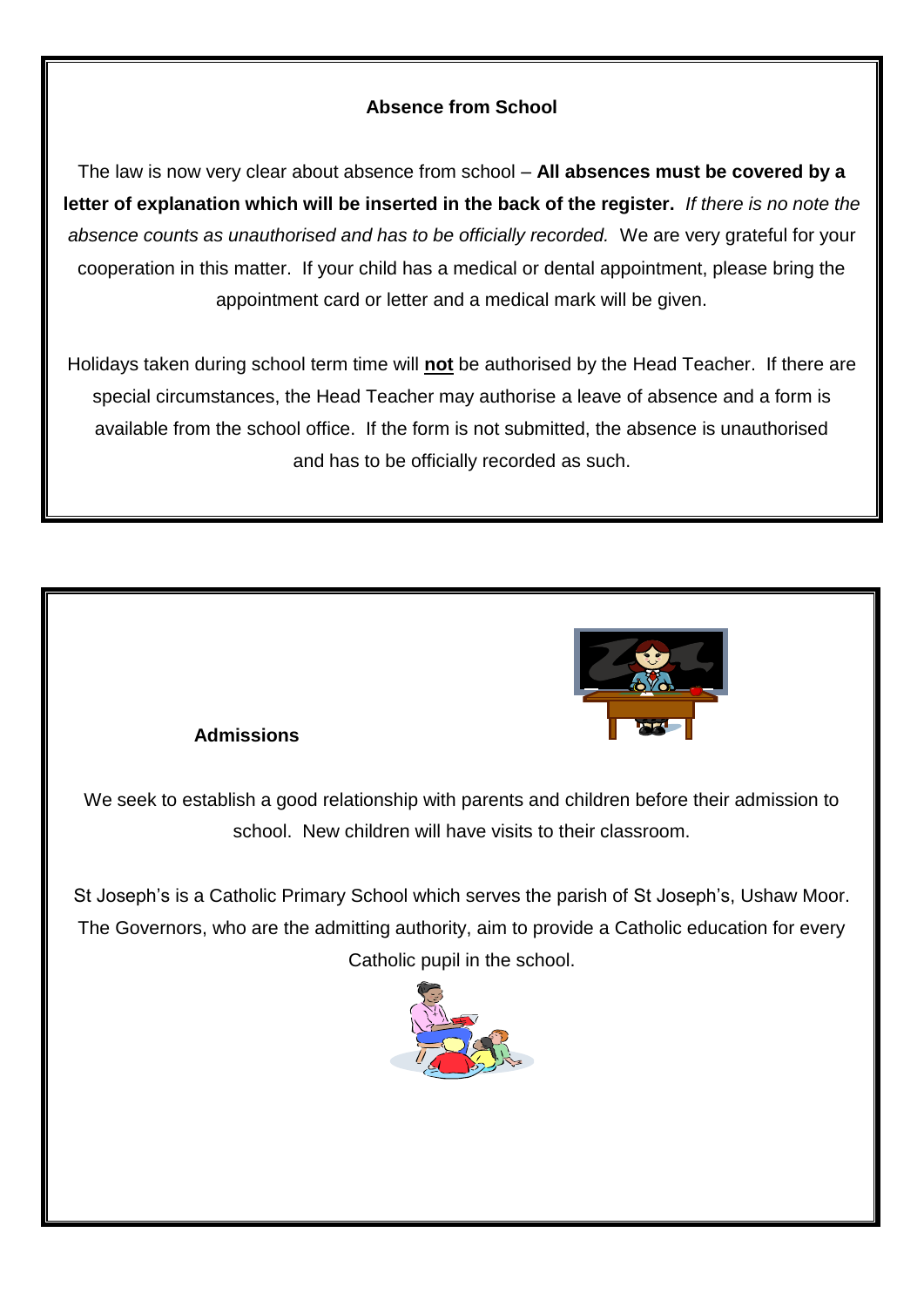#### **Members of Staff**



There are 4 classes of mixed year groups.

## **Teachers**

Mrs Keenan –Executive Head Teacher Mrs Curtis - Deputy Head Teacher Miss Shemmings & Mrs Bryan - Class 1 – Reception Year Mrs Mitchell - Class 2 – Year 1 & 2 Mrs Curtis - Class 3 – Year 3 & 4 Miss Whitfield - Class 4 – Year 5 & 6

## **Support Staff**

Mrs Davies – Teaching Assistant Mrs Dunn – High Level Teaching Assistant Mrs Reeve - High Level Teaching Assistant Mrs Riddles - Teaching Assistant Mrs Smith - Teaching Assistant

> Mrs Bowron – Business Manager Mr Bennett - Caretaker Mrs Jackson - Cleaner

## **Lunchtime Staff**

Mrs Jackson - Cook Mrs Davies – Supervisory Assistant Mrs Robinson - Supervisory Assistant Mrs Smith – Supervisory Assistant

**Organisation of the School Curriculum**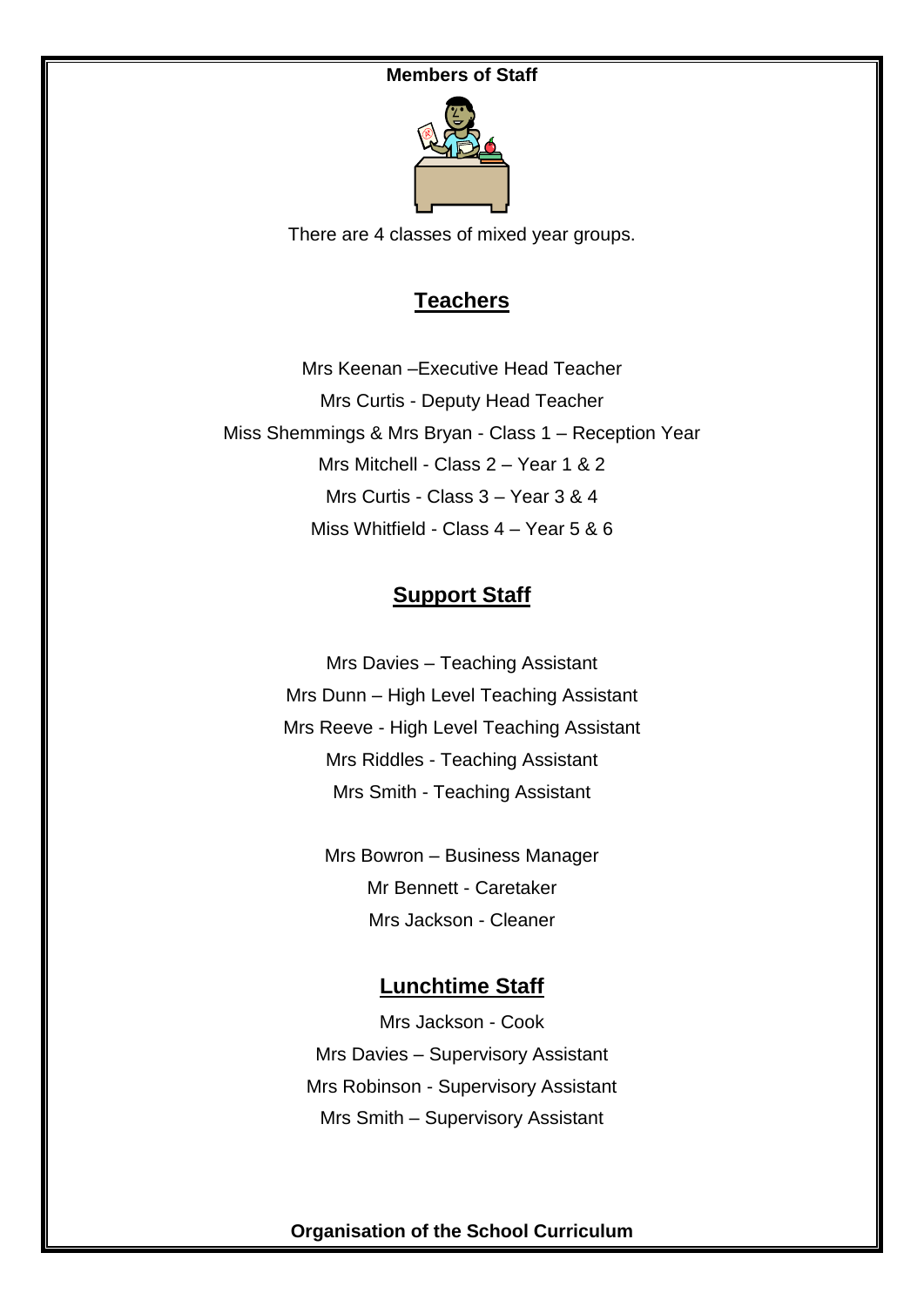Teaching methods include individual work, group work and class teaching as appropriate to the activity and the child's level of development. We seek to provide all pupils with a broad balanced and relevant curriculum, differentiated to their individual needs. All teachers will deliver the curriculum subjects; English, Maths, Science, Technology, History, Geography, PE, Music, Design Technology, Modern Foreign Languages and Art in accordance with the National Curriculum requirements.

The National Curriculum is described in terms of separate subjects by the published documentation. Whilst the National Curriculum is being taught throughout the school, the subjects may or may not be taught as separate items. Cross-curricular themes provide pupils with the opportunity to study aspects of many subjects under half-termly topics. During the course of the year pupils will cover the full range of subjects within the National Curriculum, though at different stages of the year there may be a different emphasis (and therefore time) allocated to each curriculum area.

Further details regarding our Curriculum are available on the school website.

If any parents have any queries or require further information about the schools' Curriculum they would be very welcome to discuss this with the Head Teacher.

The hours spent on teaching during a normal school week (excluding the daily act of worship, registration and lunch and other breaks) follows the recommendations of the "Secretary of State" in "Management of the School Day" –

Key Stage 1 children 21.00 hours per week

Key Stage 2 children 23.30 hours per week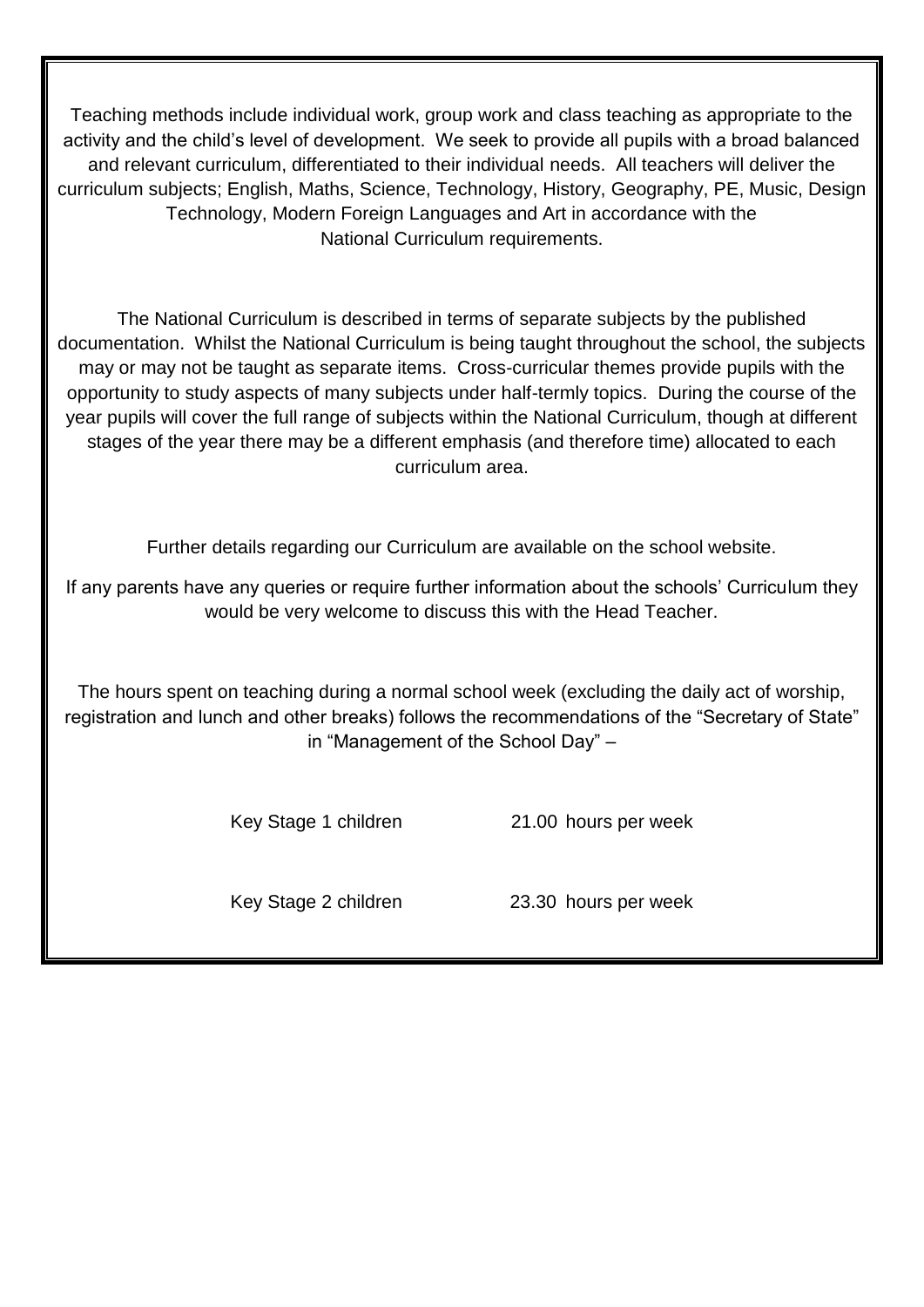

## **Religious Education provided by the School**

St Joseph's School is a Roman Catholic Aided School and has close links with St Joseph's Church and the Parish of St John Boste.

The Religious Education Programme, Come and See, is followed throughout the school but the curriculum in all aspects does reflect that Christ is the foundation of the whole enterprise in a Catholic school. There is a daily act of collective worship which may be part of the whole school assembly or class or house based.

We have strong parish links fostered by our Parish Priest, Fr David Coxon, who visits school on a regular basis. He liaises with all class teachers to provide individual class support.

We facilitate our pupils' development in the Catholic Faith and in their own Cultural tradition but we also promote a knowledge and tolerance of World Faiths and encourage them whenever possible to appreciate the diversity and richness of other cultures.

Our RE and Collective Worship Co-ordinator is Mrs Gerri Yates, she is based at Our Lady Queen of Martyrs, her support at St Joseph's is Mrs Dee Curtis.

## **Content and Organisation of Relationships & Sex Education Policy**

The relationships and sex education programme reflects the School's Mission Statement. This area of the curriculum is taught discretely in the context of personal relationships. The school nurse will also give a talk to the older children connected with growth, change and puberty.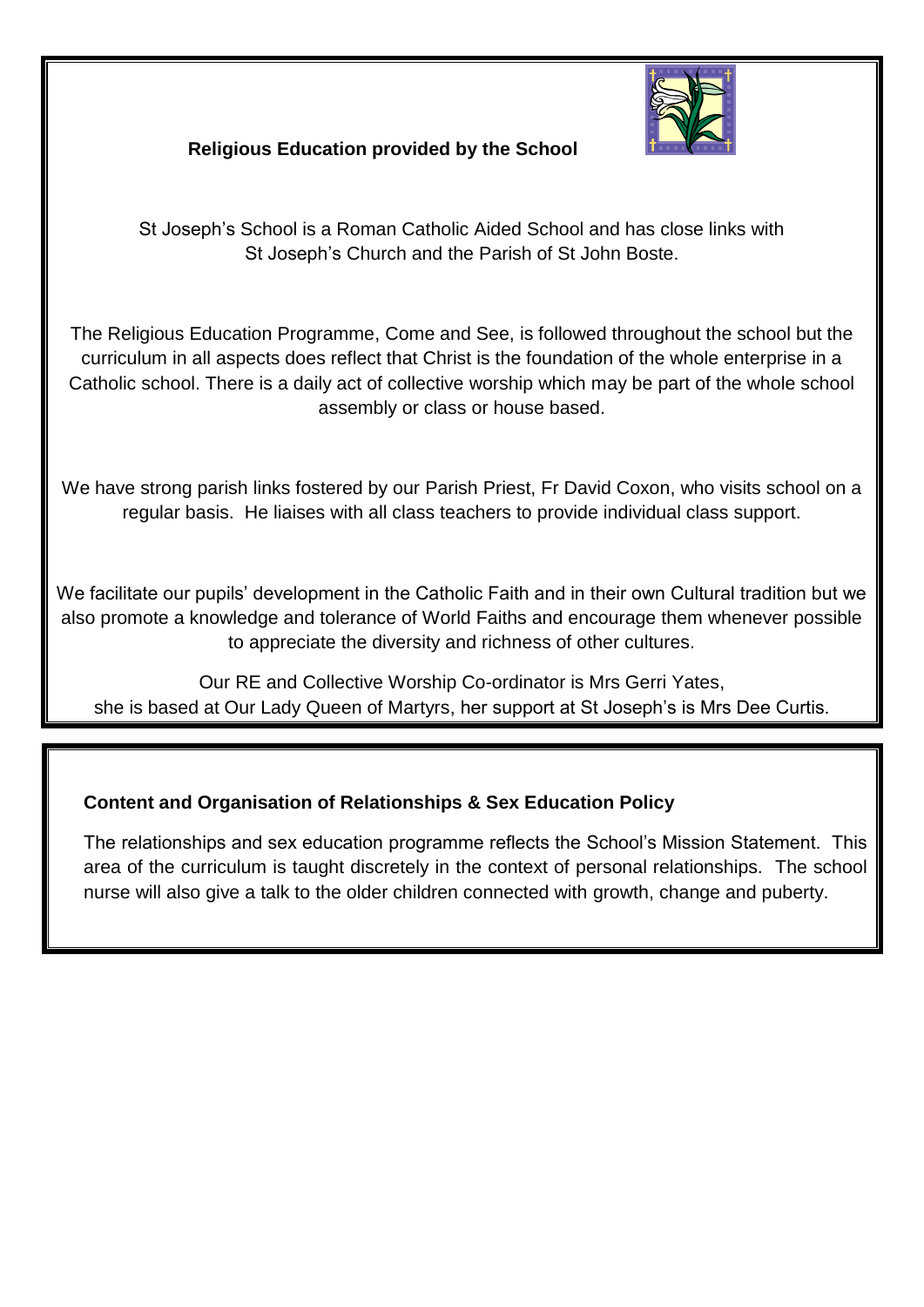## **Special Education Needs and/or Disabilities**

St Joseph's School fulfils the Code of Practice on the identification and assessment of Special Educational Needs and/or Disabilities

If your child is assessed as requiring Special Needs provision, you will be informed and your help and support asked for by school. We aim to keep you fully informed of your child's needs, the provision made by school and the targets to be met. We view this as an essential home/school partnership.

Our SEND Co-ordinator (SENCO) is Mrs Dee Curtis.

## **Sporting Aims and Provision for Sport**

Our school has achieved the Gold Award for school sport and games.

St Joseph's School values sport for its enjoyment value, for its contribution to a healthy lifestyle and to the development of positive attitudes.

The National Curriculum Guidelines for PE are followed throughout the school. Children receive their full National Curriculum entitlement. This entitlement is balanced appropriately across the different year groups. The focus takes into account the progress in ability, strength and maturity of the children.



Children go to Brandon Pool once a week for swimming at intervals across key stage 2.